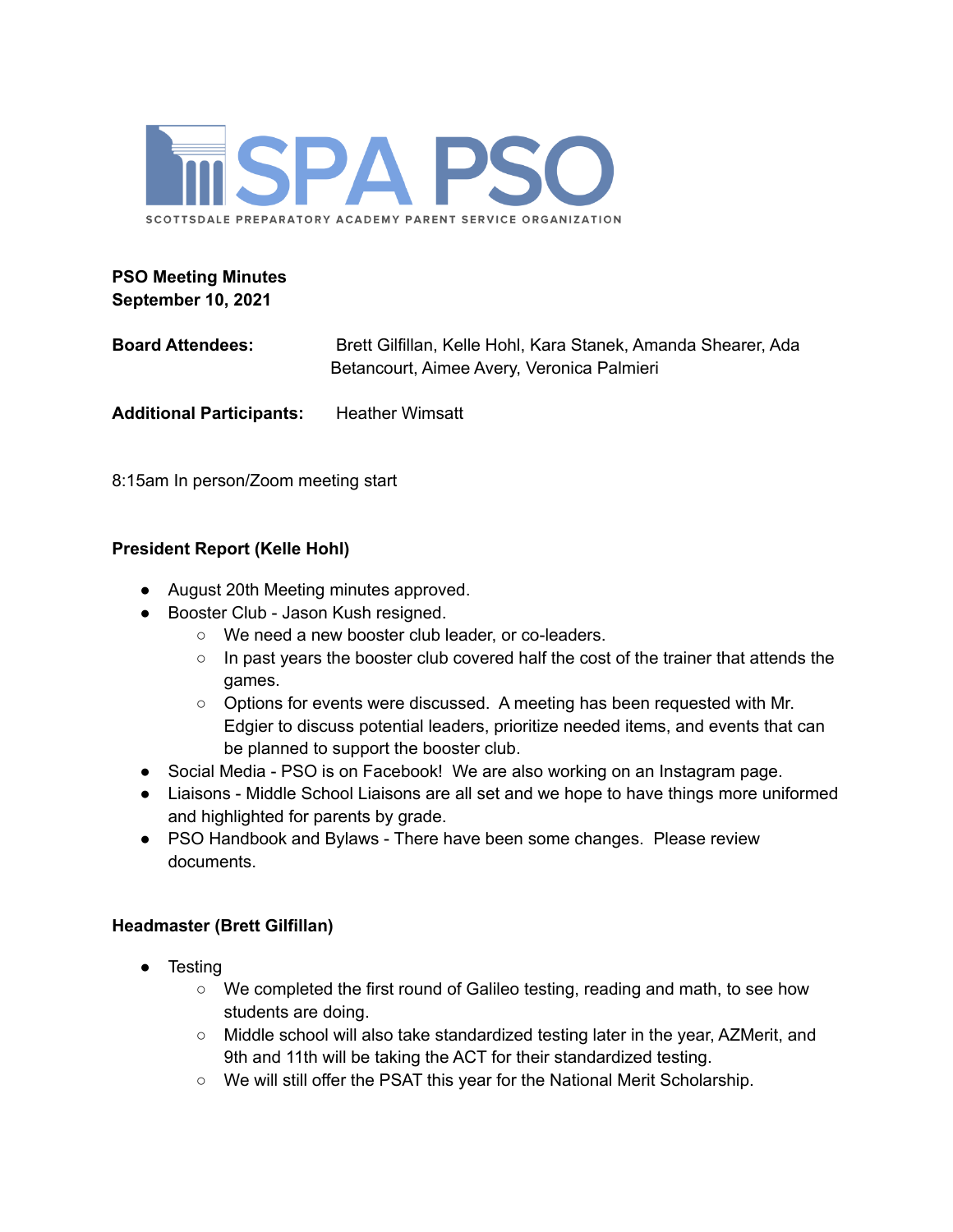- Mrs. Fletcher is working through what will be most useful for colleges and the coming years.
- Traffic
	- We have concerns from our neighbors.
	- Parents are dropping off and picking up at neighbor lots.
	- We would like to increase traffic speed safely and make things right with our neighbors.
	- Options were discussed. We will ask Scottsdale PD if they will send a uniformed officer to help with safety issues. We may ask for volunteers to be present. Neighbors may begin towing.
- Field
	- We will get the field "keys" on September 24th.
	- We will have our Homecoming game on October 1st. Portable lights and porta potties will be brought in.
	- We will have a bigger celebration later in the year.
	- We met with AZ Tourism Sports and applied for a \$250,000 grant.

## **Treasurer (Amanda Shearer)**

- Financials
	- We are transitioning all accounting to Great Hearts.
	- Used Uniform sales have been great!

### **VP of Passive Fundraising (Ada Betancourt))**

- Lunch and Vending doing great. We are seeing an increase in lunch orders and vending machines. Families and Vendors have been very supportive.
- A couple of issues, nothing major, things we have seen and dealt with before.
- We returned two vending machines that have been giving us issues and initiated the order of a new machine. Shipping is delayed. It should be delivered in five weeks. We do not have any drinks in our vending machines until it arrives. Parents please have students bring in water bottles or purchase drinks through lunch program.

### **VP of Community Engagement (by Kelle Hohl)**

- MS Socials
	- Movie Night on the 18th, 6-845pm, \$5 at the door, and concessions;
	- Boo Bash on Oct 23rd DJ, photo booth, and dancing;
- Social Media
	- Admins Diana Laulainen-Schein, Kelle Hohl, Heather Wimsatt, Aubrea Robards, Sylvia Monsour, Kara Stanek, and Pamela Perrilliat;